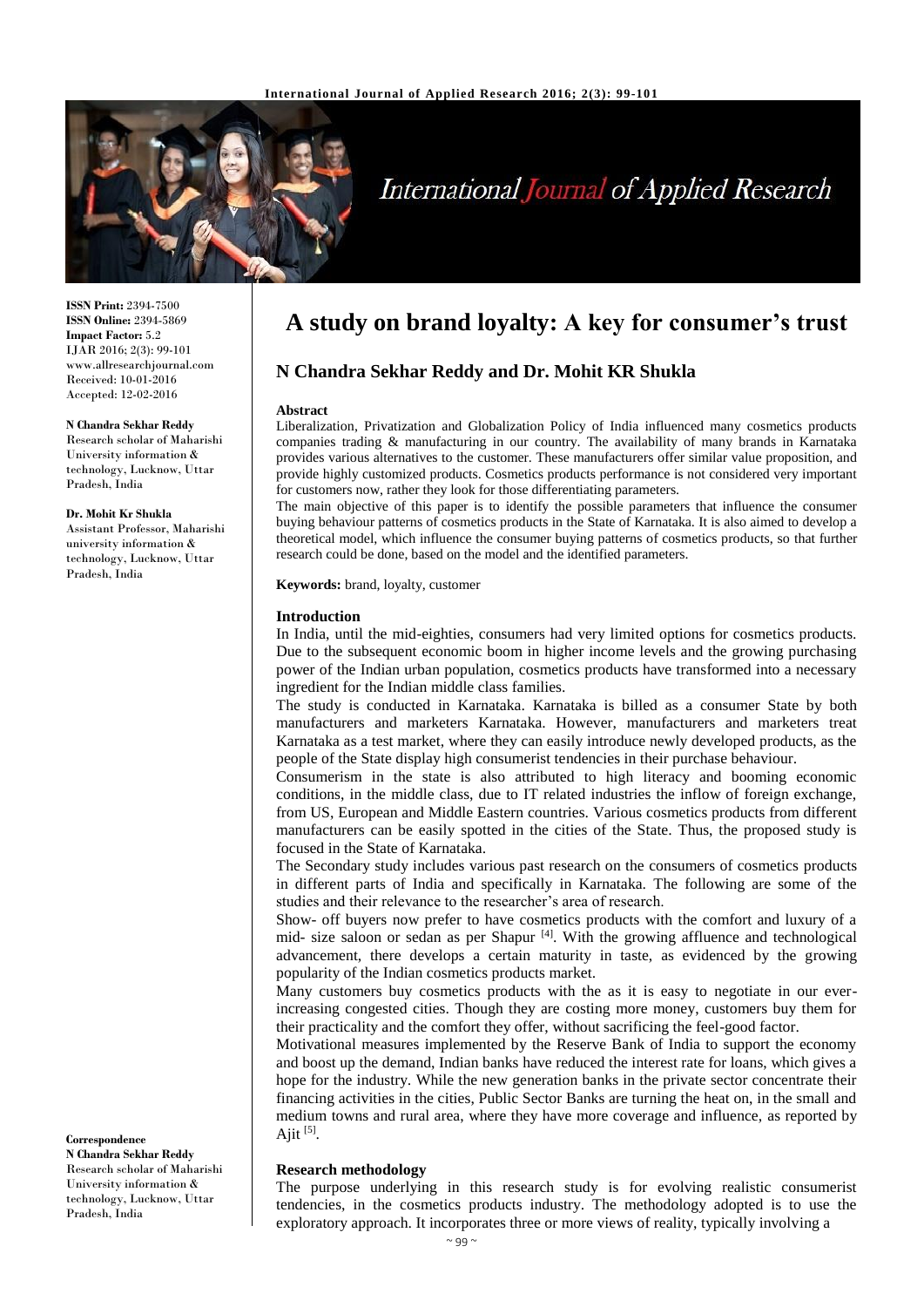Literature Review of the past research work in the respective area, a qualitative and quantitative study assimilating the power of a consumer questionnaire, and consolidation of these methods and views to obtain confirmatory results and thereby a better understanding of the problem that is being addressed.

Thus, the research methodology adopted in this research study comprises of the following stages:

Literature Review, that is the secondary research. An exploratory stage that is the Primary Research, consisting of in-depth interviews and focuses on group discussion with cosmetics products dealers in the city of Mangalore.

Questionnaires were devised to drive the in-depth interview with cosmetics products dealers of various manufacturers and consumers in the city of Mangalore, Karnataka, India.

# **Parameters for the study**

Great efforts have been made to evaluate and measure consumer behaviour in general for cosmetics products. Following section, details the various consumer behaviour studies undertaken by other researchers in the relevant area, and the important theories of consumer behaviour.

#### **Impact of internet marketing on consumer decision process**

E-commerce marketing is becoming the common platform for consumers due to the growth in the Internet Industry. Every consumer in the country's top cities starts their search on the world-wide web. As per Amit  $[6]$ , four out of every ten consumer use internet to do initial research, before making the purchase, based on a study conducted by Google.

Liu and Bai <a>[7]</a> discuss the various opportunities for cosmetics products manufacturers and dealers to utilize the internet marketing medium in the five stages of e-marketing buying process - Problem Recognition, Information Search, Evaluation of Alternatives, Product Choice, Final Outcome / Post Purchase.

# **Consumer behaviour theories**

Most research in marketing still inhabits the world of cognitive consumers and responsive managers, semiautonomous buyers and philosophical marketers. The present challenge for marketing researchers is to generate critical interpretations, which alternate with the prevailing normal science component of consumer research:

Structural accounts of human activity assume that observed behaviour results from what is happening within the individual. Behaviour is determined, in whole or part, by internal processing of information, or action of mental traits. Recent research into consumer behaviour, challenges marketing conventions as stated in the research done by Hill [8] .

He explains that people respond to the information gathered by the senses at an intuitive level, as well as on the basis of rational criteria. He describes the use of bio-feedback systems to evaluate the appeal of product offerings, suggesting that this approach is highly effective in predicting consumer purchase behaviour.

He points out that consumers' interpretation of product concepts and brand information may be very different from the messages that the company intended to convey. He recommends that firms wishing to market to the senses, provide simple messages that are memorable, easy to

interpret, believable and relevant to consumer needs.

### **Consumer behavior and self theory**

Self Theory refers to an individual's overall thinking process and provides a reference point for the related consumer behaviour as conceptualized by Morris in his research studies. He defined it as a combination of an individual's thoughts and feelings, pointedly referring to himself as an object [12] .

However, Raj and Russell  $^{[13]}$  cautioned that there could be fundamental differences in the concept of self, across different cultural entities. They reported this in their studies on Hindu Indian Immigrants that they are less susceptible to the western view of self as an object. This also clearly shows in the differential self-belief of migrants from Asia, Africa and other countries to USA.

#### **Consumer complaining behaviour**

Research suggests that in many cosmetics products companies exert best efforts to address its customer's complaints. Many managers, in certain cases, are often exceeds consumer expectations beyond-the-contract or above their prescribed job specification, aimed at striving to address consumer complaints, as notified in the study by Resnik and Harmon<sup>[15]</sup>.

#### **Virtual brand community effect**

Consumers increasingly use online tools to contact fellow consumers in order to get information on which to base their decisions. This has resulted in growing importance of virtual brand communities. For this reason, it attains importance to explore, some of the effects of participation in a virtual brand community on consumer behaviour.

Luis *et al.* <sup>[16]</sup> propose the positive effects of participation in a virtual community on both consumer trust and loyalty to the product, brand or organization around which the community is developed. The survey reveals that participation in the activities carried out in a virtual community may foster consumer trust and loyalty to the mutual interest of the community. In addition, the study also found a positive and significant effect of consumer trust on loyalty.

#### **Customer satisfaction and loyalty**

Highly satisfied customers will convey their success stories of satisfaction and directly recommend that others try the source of satisfaction, as stated in the studies conducted by Reynolds & Arnold and Reynolds and Beatty. Fitz ell suggested that such satisfied customers shall become less receptive to the competitor's offerings.

Customers, who purchase specific category of products for the first time, were found to focus on the product benefits, and not on the brand as evaluated by Keller.

According to Keller, the emphasis is on the tangible attributes of the product, which are visible and accountable to the buyer. Customers looking for low-price to meet their budget, may necessarily focus on the characteristics of the cosmetics products regardless of brand.

#### **Brand and retail loyalty**

Customer satisfaction is the focal point in the whole supply chain management. Multi-dimensional recording of customer loyalty reveals clear differences in the interactions, first, with brand loyalty and, second, with dealer loyalty. In contrast to